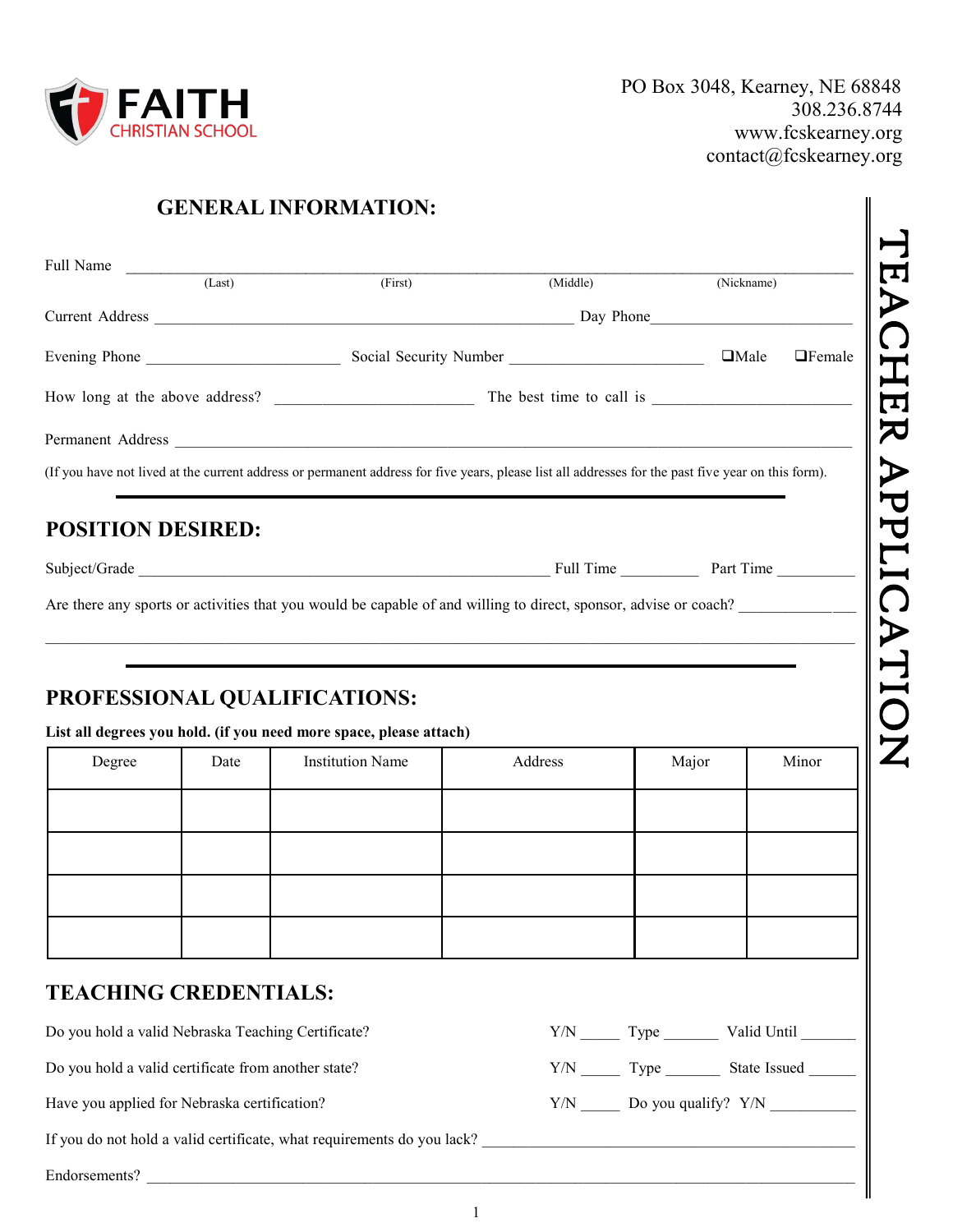

 $\blacksquare$ 

| List you current pastor first unless you are related.                  |                 | List three references who are not related to you and are qualified to speak of your spiritual experience and Christian service. |       |
|------------------------------------------------------------------------|-----------------|---------------------------------------------------------------------------------------------------------------------------------|-------|
| <b>Name</b>                                                            | <b>Position</b> | <b>Address</b>                                                                                                                  | Phone |
|                                                                        |                 |                                                                                                                                 |       |
|                                                                        |                 |                                                                                                                                 |       |
|                                                                        |                 |                                                                                                                                 |       |
|                                                                        |                 |                                                                                                                                 |       |
| <b>CHRISTIAN BACKGROUND:</b>                                           |                 |                                                                                                                                 |       |
|                                                                        |                 | Carefully read our Statement of Faith included with this application and indicate your degree of support.                       |       |
|                                                                        |                 |                                                                                                                                 |       |
| I fully support the Statement of Faith as written without reservation. |                 |                                                                                                                                 |       |
|                                                                        |                 | I do not fully support the Statement of Faith as written and have attached a list and explanation indicating whether I disagree |       |
|                                                                        |                 |                                                                                                                                 |       |
|                                                                        |                 |                                                                                                                                 |       |
|                                                                        |                 |                                                                                                                                 |       |
|                                                                        |                 |                                                                                                                                 |       |
| or have not yet formed a conviction in the specified area.             |                 |                                                                                                                                 |       |
|                                                                        |                 | Local church affiliation:                                                                                                       |       |
|                                                                        |                 |                                                                                                                                 |       |
| Denomination Preference:                                               |                 |                                                                                                                                 |       |
|                                                                        |                 |                                                                                                                                 |       |
|                                                                        |                 | Daily prayer and Bible study as well as reading other works are essential to the servant of God.                                |       |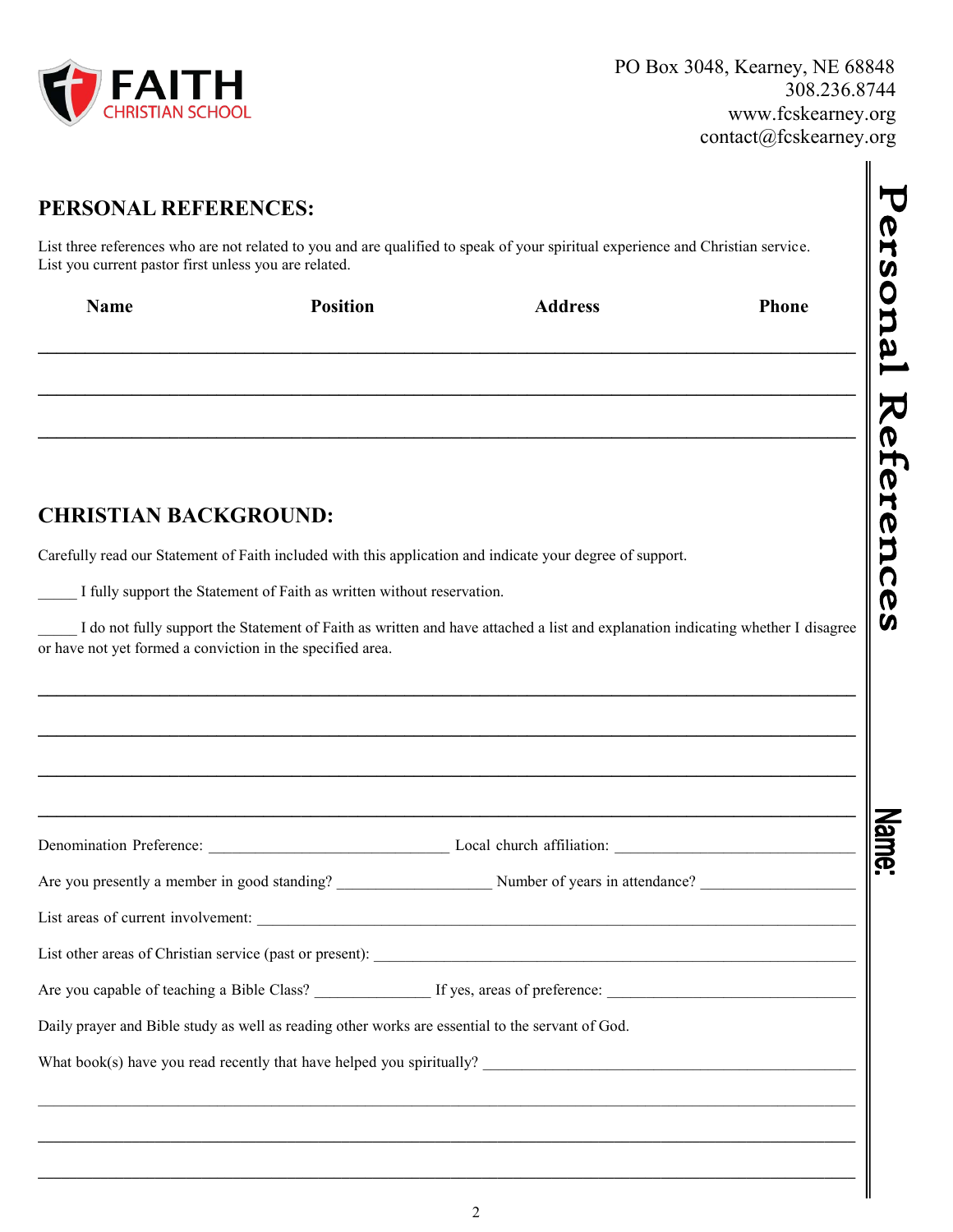

║

|                                                                                   | May we contact your current employer?<br>If no, why not?<br>If no, why not?                           |                   |                 |              |
|-----------------------------------------------------------------------------------|-------------------------------------------------------------------------------------------------------|-------------------|-----------------|--------------|
|                                                                                   |                                                                                                       |                   |                 |              |
|                                                                                   |                                                                                                       |                   |                 |              |
|                                                                                   |                                                                                                       |                   |                 |              |
|                                                                                   |                                                                                                       |                   |                 |              |
|                                                                                   |                                                                                                       |                   |                 |              |
|                                                                                   | SUPERVISOR___________________GRADES/SUBJECTS_____________________________DATES______________________  |                   |                 |              |
| <b>OTHER EMPLOYMENT HISTORY:</b><br>(If you need additional space, please attach) | If you have not been teaching during the past five years, list all employers for that period of time. |                   |                 |              |
|                                                                                   | <b>Phone</b>                                                                                          | <b>Supervisor</b> | <b>Position</b> | <b>Dates</b> |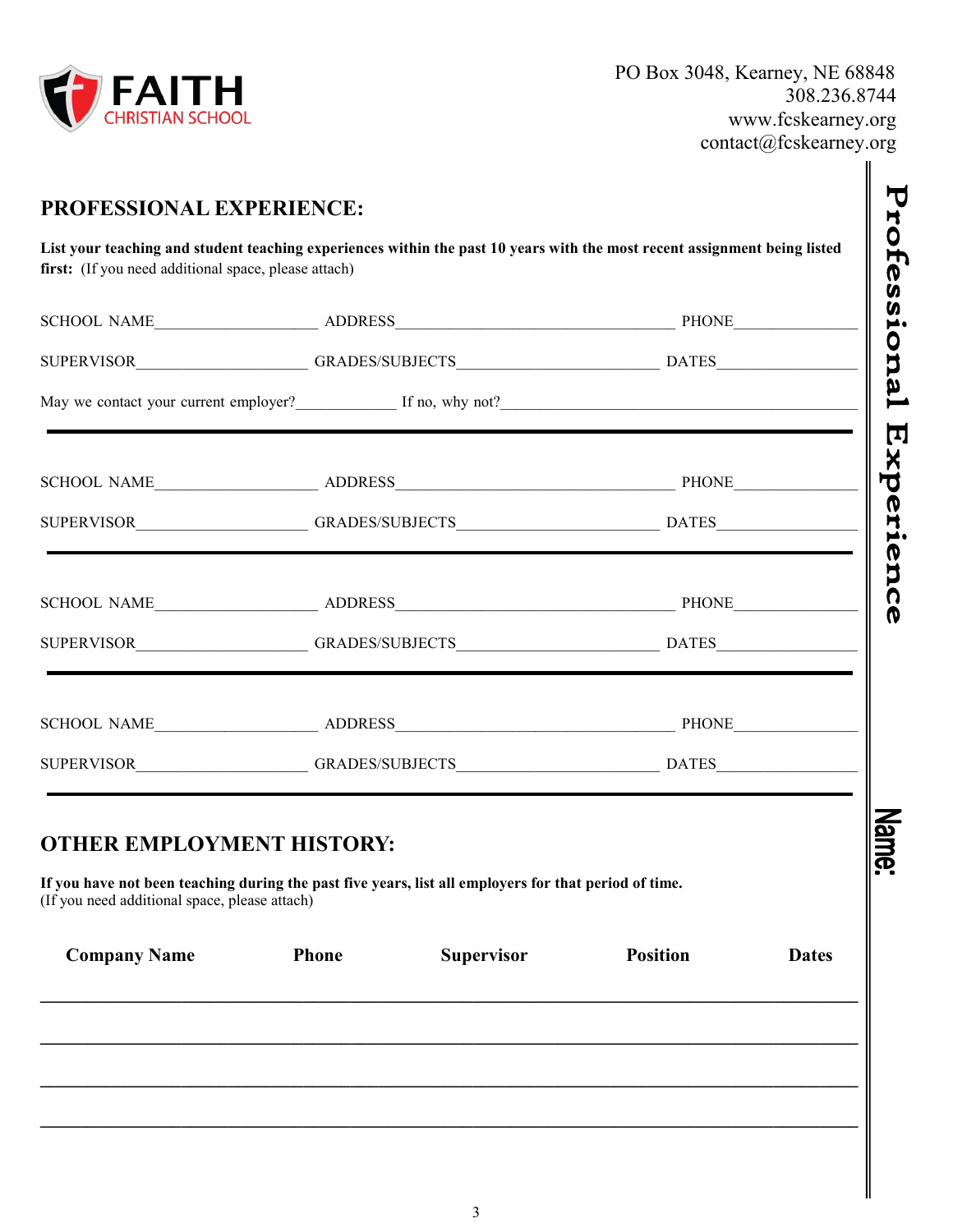

## **PERSONAL PHILOSOPHY:**

#### **On a separate paper, please use one or two paragraphs to label and answer each question listed below.**

- 1. Why do you want to teach in a Christian school?
- 2. What main characteristics do you perceive distinguish a Christian school from a public school?
- 3. What is your philosophy of discipline? Your attitude towards physical punishment?
- 4. What are your strengths? Weaknesses?
- 5. What do you believe about the origin of the earth and mankind?
- 6. Explain your philosophy of education.
- 7. Summarize any additional information that you would like to present regarding your candidacy.
- 8. Explain your personal testimony of faith. (This answer may be more than one or two paragraphs)

## **PERSONAL AND CURRENT ISSUES:**

**As a Christian role model for young people, it is important that your response to their questions be similar to the school's philosophy. Please indicate your convictions on each of the following topics.** 

 $\mathcal{L}_\text{max} = \mathcal{L}_\text{max} = \mathcal{L}_\text{max} = \mathcal{L}_\text{max} = \mathcal{L}_\text{max} = \mathcal{L}_\text{max} = \mathcal{L}_\text{max} = \mathcal{L}_\text{max} = \mathcal{L}_\text{max} = \mathcal{L}_\text{max} = \mathcal{L}_\text{max} = \mathcal{L}_\text{max} = \mathcal{L}_\text{max} = \mathcal{L}_\text{max} = \mathcal{L}_\text{max} = \mathcal{L}_\text{max} = \mathcal{L}_\text{max} = \mathcal{L}_\text{max} = \mathcal{$ 

 $\mathcal{L}_\mathcal{L} = \{ \mathcal{L}_\mathcal{L} = \{ \mathcal{L}_\mathcal{L} = \{ \mathcal{L}_\mathcal{L} = \{ \mathcal{L}_\mathcal{L} = \{ \mathcal{L}_\mathcal{L} = \{ \mathcal{L}_\mathcal{L} = \{ \mathcal{L}_\mathcal{L} = \{ \mathcal{L}_\mathcal{L} = \{ \mathcal{L}_\mathcal{L} = \{ \mathcal{L}_\mathcal{L} = \{ \mathcal{L}_\mathcal{L} = \{ \mathcal{L}_\mathcal{L} = \{ \mathcal{L}_\mathcal{L} = \{ \mathcal{L}_\mathcal{$ 

 $\mathcal{L}_\text{max} = \mathcal{L}_\text{max} = \mathcal{L}_\text{max} = \mathcal{L}_\text{max} = \mathcal{L}_\text{max} = \mathcal{L}_\text{max} = \mathcal{L}_\text{max} = \mathcal{L}_\text{max} = \mathcal{L}_\text{max} = \mathcal{L}_\text{max} = \mathcal{L}_\text{max} = \mathcal{L}_\text{max} = \mathcal{L}_\text{max} = \mathcal{L}_\text{max} = \mathcal{L}_\text{max} = \mathcal{L}_\text{max} = \mathcal{L}_\text{max} = \mathcal{L}_\text{max} = \mathcal{$ 

 $\mathcal{L}_\mathcal{L} = \{ \mathcal{L}_\mathcal{L} = \{ \mathcal{L}_\mathcal{L} = \{ \mathcal{L}_\mathcal{L} = \{ \mathcal{L}_\mathcal{L} = \{ \mathcal{L}_\mathcal{L} = \{ \mathcal{L}_\mathcal{L} = \{ \mathcal{L}_\mathcal{L} = \{ \mathcal{L}_\mathcal{L} = \{ \mathcal{L}_\mathcal{L} = \{ \mathcal{L}_\mathcal{L} = \{ \mathcal{L}_\mathcal{L} = \{ \mathcal{L}_\mathcal{L} = \{ \mathcal{L}_\mathcal{L} = \{ \mathcal{L}_\mathcal{$ 

- 1. Wine, beer and other alcoholic beverages
- 2. Smoking and chewing tobacco
- 3. Marijuana and other drugs
- 4. Pre-marital sex
- 5. Divorce and remarriage
- 6. Abortion
- 7. Homosexuality

# **PERSONAL AND CURRENT ISSUES:**

Have you ever been dismissed, resigned to avoid being dismissed or been asked to resign from a position? If yes, please explain. Use an attached sheet if necessary.

Have you ever been charged in a civil or criminal proceeding with improprieties regarding children? If yes, please indicate the nature of the suit, offence, date, court and disposition.

Name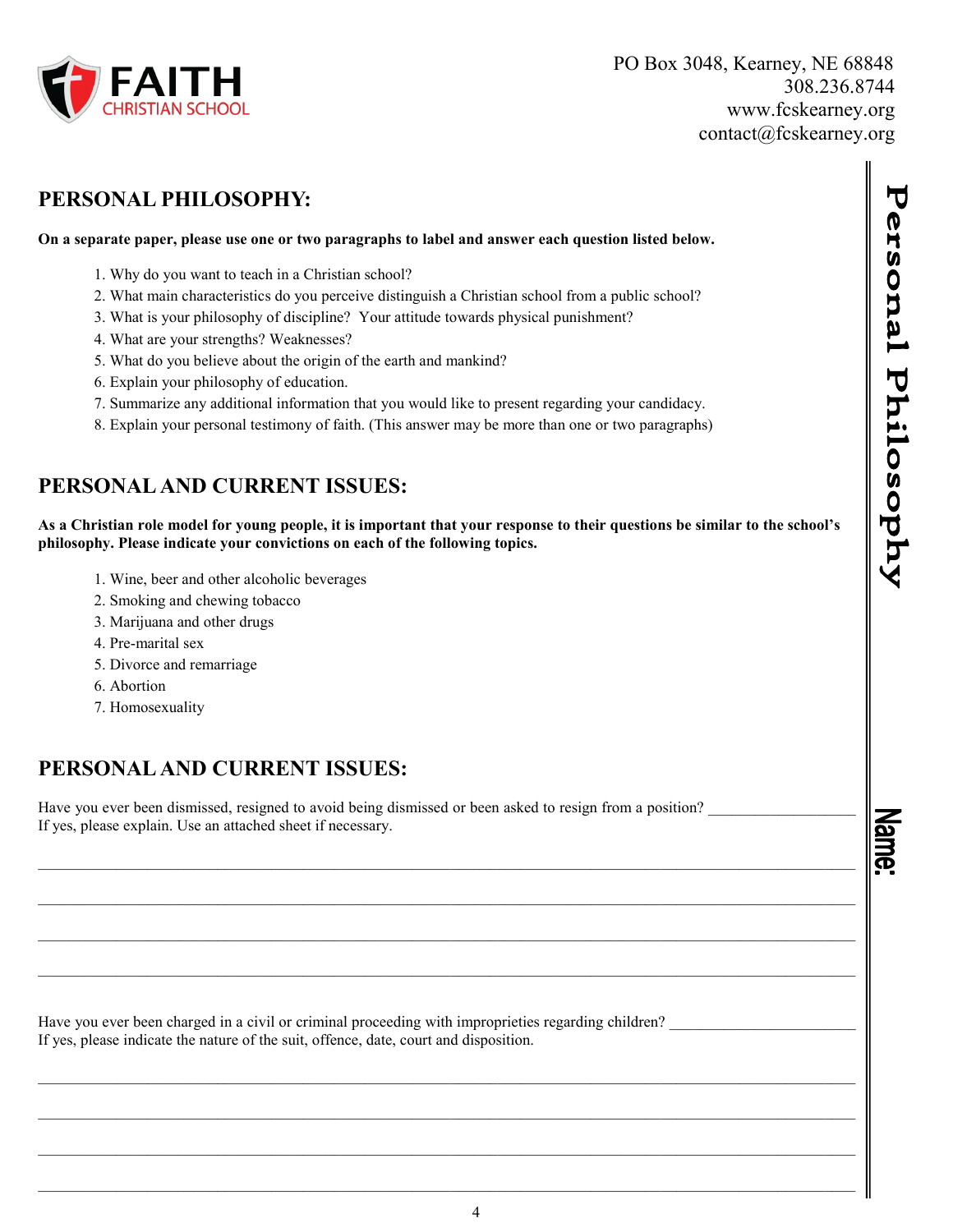

| <b>OTHER:</b>              |                                                                                                                                   |      |    |  |  |
|----------------------------|-----------------------------------------------------------------------------------------------------------------------------------|------|----|--|--|
|                            | List courses or training for working in Christian day schools.                                                                    |      |    |  |  |
|                            |                                                                                                                                   |      |    |  |  |
|                            |                                                                                                                                   |      | um |  |  |
|                            | List any books or articles you have read recently that have helped you to grow professionally.                                    |      |    |  |  |
|                            |                                                                                                                                   |      |    |  |  |
| <b>Applicant Signature</b> |                                                                                                                                   | Date |    |  |  |
|                            | "Faith Christian School admits students of any race, color, nationality or ethnic origin. The school does not discriminate on the |      |    |  |  |

basis of race, color, nationality or ethnic origin in the administration of its educational policies."